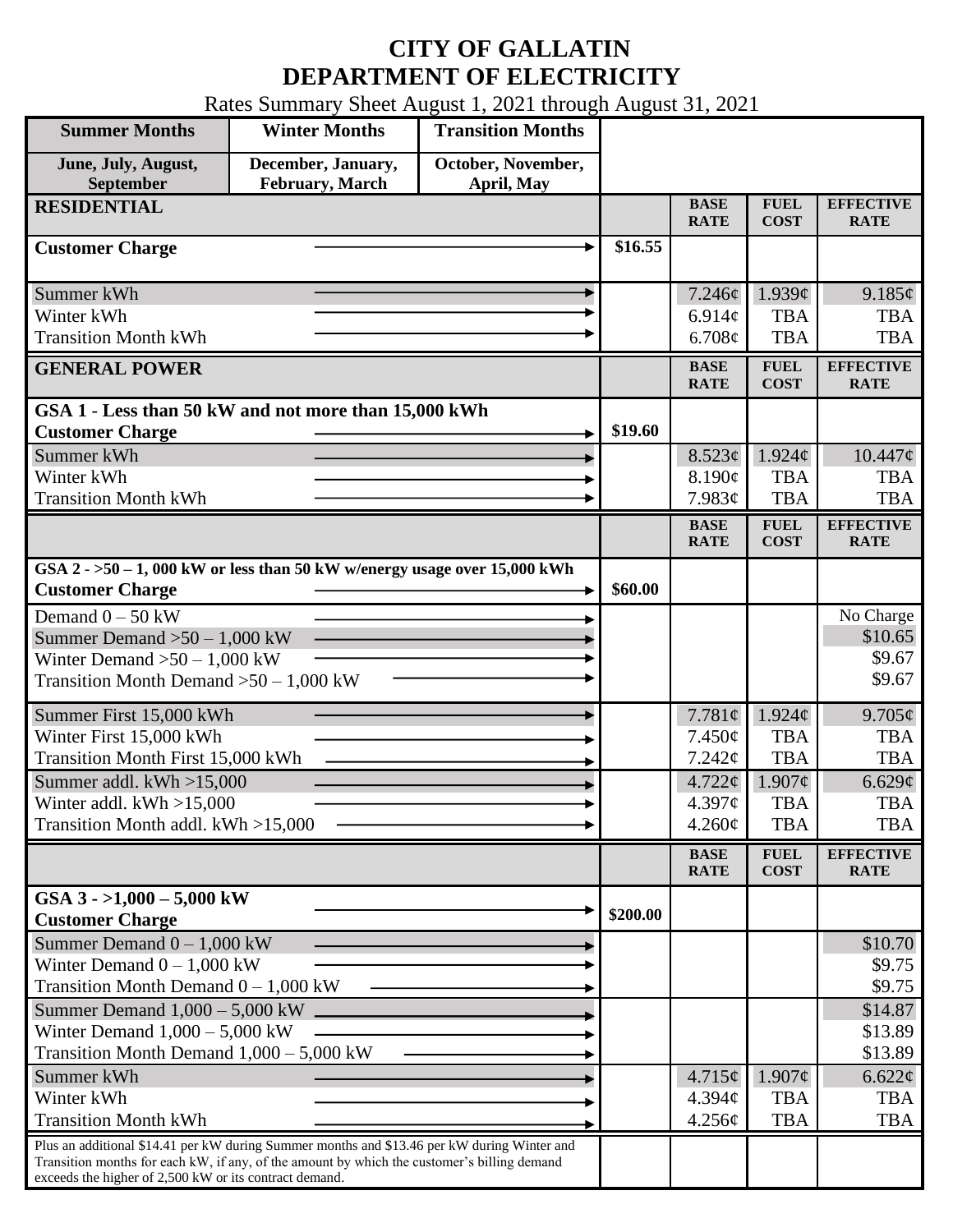| <b>Summer Months</b>                     | <b>Winter Months</b>                             | <b>Transition Months</b> |         |                            |                            |                                 |
|------------------------------------------|--------------------------------------------------|--------------------------|---------|----------------------------|----------------------------|---------------------------------|
| June, July, August,                      | December, January,                               | October, November,       |         |                            |                            |                                 |
| September                                | February, March                                  | April, May               |         |                            |                            |                                 |
| <b>GENERAL POWER CONTINUE</b>            |                                                  |                          |         | <b>BASE</b><br><b>RATE</b> | <b>FUEL</b><br><b>COST</b> | <b>EFFECTIVE</b><br><b>RATE</b> |
| <b>TD GSA</b>                            |                                                  |                          |         |                            |                            |                                 |
| <b>Customer Charge</b>                   |                                                  |                          | \$1,500 |                            |                            |                                 |
| <b>Onpeak Summer Demand</b>              |                                                  |                          |         |                            |                            | \$10.95                         |
| <b>Onpeak Winter Demand</b>              |                                                  |                          |         |                            |                            | \$9.99                          |
| <b>Onpeak Transition Month Demand</b>    |                                                  |                          |         |                            |                            | \$9.99                          |
| <b>Offpeak Excess of Contract Demand</b> |                                                  |                          |         |                            |                            |                                 |
| Summer                                   |                                                  |                          |         |                            |                            | \$10.95                         |
| Winter                                   |                                                  |                          |         |                            |                            | \$9.99                          |
| Transition                               |                                                  |                          |         |                            |                            | \$9.99                          |
| <b>Max Demand</b>                        |                                                  |                          |         |                            |                            | \$5.23                          |
| <b>Onpeak Summer kWh</b>                 |                                                  |                          |         | 8.049¢                     | 1.930¢                     | $9.979\mathcal{C}$              |
| <b>Onpeak Winter kWh</b>                 |                                                  |                          |         | 6.520¢                     | <b>TBA</b>                 | <b>TBA</b>                      |
| <b>Onpeak Transition Month kWh</b>       |                                                  |                          |         | 5.115¢                     | <b>TBA</b>                 | <b>TBA</b>                      |
| Offpeak Summer kWh First 200 HUD         |                                                  |                          |         | 4.700¢                     | 1.930¢                     | 6.630¢                          |
| Offpeak Summer kWh Next 200 HUD          |                                                  |                          |         | $0.452\ell$                | 1.930¢                     | 2.382¢                          |
| <b>Additional HUD</b>                    |                                                  |                          |         | 0.149¢                     | 1.930¢                     | 2.079¢                          |
| Offpeak Winter kWh First 200 HUD         |                                                  |                          |         | 4.996¢                     | <b>TBA</b>                 | <b>TBA</b>                      |
| Offpeak Winter kWh Next 200 HUD          |                                                  |                          |         | $0.452\varphi$             | <b>TBA</b>                 | <b>TBA</b>                      |
| <b>Additional HUD</b>                    |                                                  |                          |         | 0.149¢                     | <b>TBA</b>                 | <b>TBA</b>                      |
| Offpeak Transition kWh First 200 HUD     |                                                  |                          |         | 5.115¢                     | <b>TBA</b>                 | <b>TBA</b>                      |
| Offpeak Transition kWh Next 200 HUD      |                                                  |                          |         | .452 $\varphi$             | <b>TBA</b>                 | <b>TBA</b>                      |
| <b>Additional HUD</b>                    |                                                  |                          |         | .149 $\phi$                | <b>TBA</b>                 | <b>TBA</b>                      |
|                                          |                                                  |                          |         | <b>BASE</b><br><b>RATE</b> | <b>FUEL</b><br><b>COST</b> | <b>EFFECTIVE</b><br><b>RATE</b> |
| GSB Demands from $5,001 - 15,000$ kW     |                                                  |                          |         |                            |                            |                                 |
| <b>Customer Charge</b>                   |                                                  |                          | \$1,500 |                            |                            |                                 |
| Onpeak Summer Demand 5,000 - 15,000 kW   |                                                  |                          |         |                            |                            | \$10.87                         |
| Onpeak Winter Demand $5,000 - 15,000$ kW |                                                  |                          |         |                            |                            | \$9.90                          |
|                                          | Onpeak Transition Month Demand 5,000 - 15,000 kW |                          |         |                            |                            | \$9.90                          |
| <b>Offpeak Excess of Contract Demand</b> |                                                  |                          |         |                            |                            |                                 |
| Summer                                   |                                                  |                          |         |                            |                            | \$10.87                         |
| Winter                                   |                                                  |                          |         |                            |                            | \$9.90                          |
| Transition                               |                                                  |                          |         |                            |                            | \$9.90                          |
| <b>Max Demand</b>                        |                                                  |                          |         |                            |                            | \$5.21                          |
| <b>Onpeak Summer kWh</b>                 |                                                  |                          |         | 6.513¢                     | 1.822¢                     | $8.335\phi$                     |
| <b>Onpeak Winter kWh</b>                 |                                                  |                          |         | 5.378 $\phi$               | <b>TBA</b>                 | <b>TBA</b>                      |
| <b>Onpeak Transition Month kWh</b>       |                                                  |                          |         | 3.990¢                     | <b>TBA</b>                 | <b>TBA</b>                      |
| Offpeak Summer kWh First 200 HUD         |                                                  |                          |         | 4.022¢                     | $1.822 \notin$             | $5.844\phi$                     |
| Offpeak Summer kWh Next 200 HUD          |                                                  |                          |         | $0.564\mathcal{C}$         | 1.822¢                     | 2.386¢                          |
| <b>Additional HUD</b>                    |                                                  |                          |         | $0.223\phi$                | 1.822¢                     | $2.045\phi$                     |
| Offpeak Winter kWh First 200 HUD         |                                                  |                          |         | $4.244\phi$                | <b>TBA</b>                 | <b>TBA</b>                      |
| Offpeak Winter kWh Next 200 HUD          |                                                  |                          |         | 0.564¢                     | <b>TBA</b>                 | <b>TBA</b>                      |
| <b>Additional HUD</b>                    |                                                  |                          |         | $0.223\phi$                | <b>TBA</b>                 | <b>TBA</b>                      |
| Offpeak Transition kWh First 200 HUD     |                                                  |                          |         | $3.990\text{¢}$            | <b>TBA</b>                 | <b>TBA</b>                      |
| Offpeak Transition kWh Next 200 HUD      |                                                  |                          |         | 0.564¢                     | <b>TBA</b>                 | <b>TBA</b>                      |
| <b>Additional HUD</b>                    |                                                  |                          |         | $0.223\phi$                | <b>TBA</b>                 | <b>TBA</b>                      |

## **Page 2 - Rates Summary Sheet August 1, 2021 through August 31, 2021**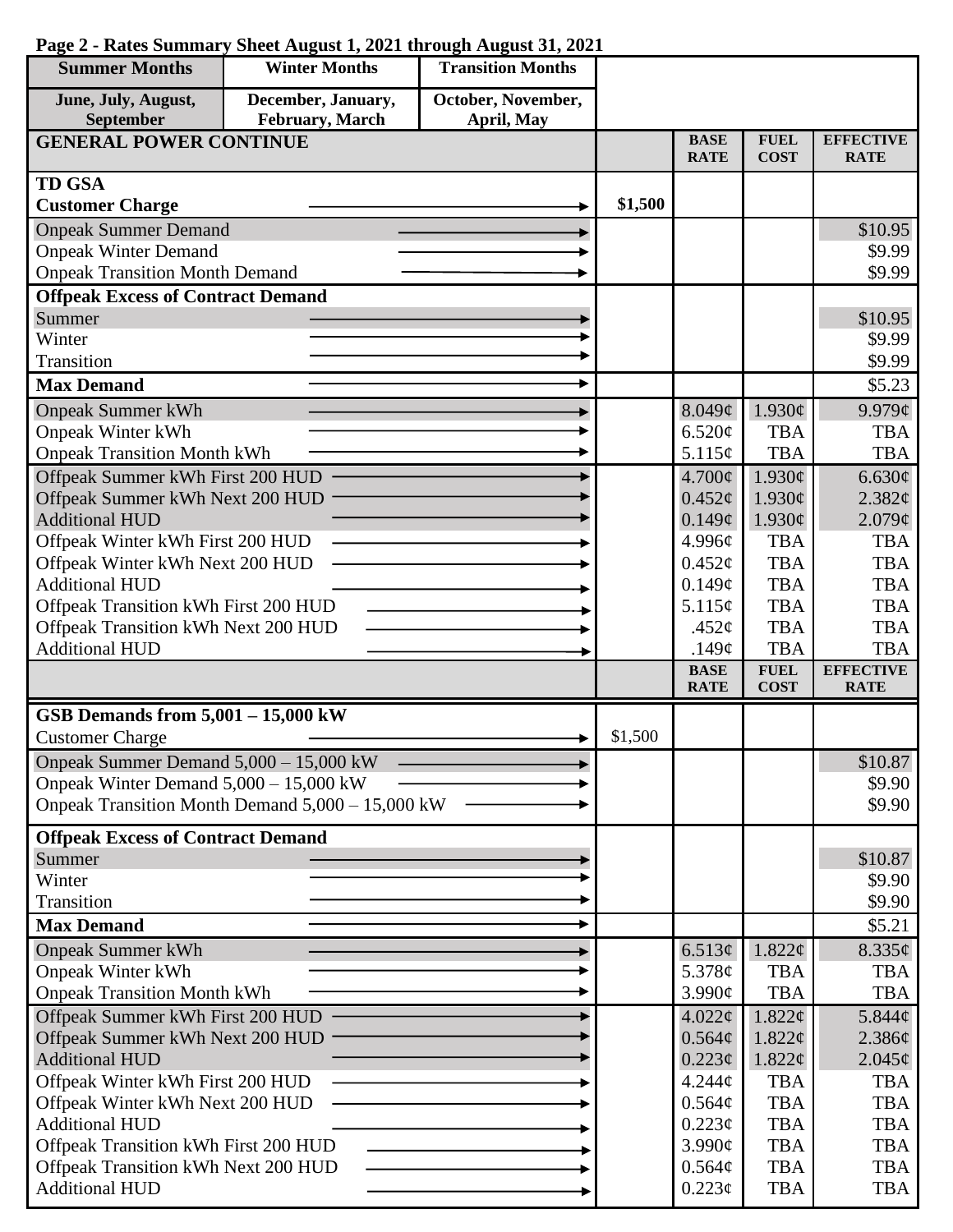| <b>Summer Months</b>                                                        | <b>Winter Months</b> | <b>Transition Months</b> |         |                            |                            |                                 |
|-----------------------------------------------------------------------------|----------------------|--------------------------|---------|----------------------------|----------------------------|---------------------------------|
| June, July, August,                                                         | December, January,   | October, November,       |         |                            |                            |                                 |
| <b>September</b>                                                            | February, March      | April, May               |         |                            |                            |                                 |
| <b>GENERAL POWER CONTINUE</b>                                               |                      |                          |         | <b>BASE</b><br><b>RATE</b> | <b>FUEL</b><br><b>COST</b> | <b>EFFECTIVE</b><br><b>RATE</b> |
| MSB Demands greater than 5,000 kW                                           |                      |                          |         |                            |                            |                                 |
| <b>Customer Charge</b>                                                      |                      |                          | \$1,500 |                            |                            |                                 |
| Onpeak Summer Demand > 5,000                                                |                      |                          |         |                            |                            | \$10.24                         |
| Onpeak Winter Demand > 5,000                                                |                      |                          |         |                            |                            | \$9.27                          |
| Onpeak Transition Month Demand > 5,000                                      |                      |                          |         |                            |                            | \$9.27                          |
| <b>Max Demand</b>                                                           |                      |                          |         |                            |                            | \$2.26                          |
| <b>Offpeak Excess of Contract Demand</b>                                    |                      |                          |         |                            |                            |                                 |
| Summer                                                                      |                      |                          |         |                            |                            | \$10.24                         |
| Winter                                                                      |                      |                          |         |                            |                            | \$9.27                          |
| Transition                                                                  |                      |                          |         |                            |                            | \$9.27                          |
| <b>Onpeak Summer kWh</b>                                                    |                      |                          |         | 5.779¢                     | 1.793¢                     | 7.572¢                          |
| <b>Onpeak Winter kWh</b>                                                    |                      |                          |         | 4.639c                     | <b>TBA</b>                 | <b>TBA</b>                      |
| <b>Onpeak Transition Month kWh</b>                                          |                      |                          |         | 3.589¢                     | <b>TBA</b>                 | <b>TBA</b>                      |
| Offpeak Summer kWh First 200 HU <del>D</del>                                |                      |                          |         | 3.279¢                     | 1.793¢                     | 5.072¢                          |
| Offpeak Summer kWh Next 200 HUD                                             |                      |                          |         | $0.310\phi$                | 1.793¢                     | 2.103¢                          |
| <b>Additional HUD</b>                                                       |                      |                          |         | $0.055\phi$                | 1.793¢                     | 1.848¢                          |
| Offpeak Winter kWh First 200 HUD                                            |                      |                          |         | 3.502¢                     | <b>TBA</b>                 | <b>TBA</b>                      |
| Offpeak Winter kWh Next 200 HUD                                             |                      |                          |         | 0.310¢                     | <b>TBA</b>                 | <b>TBA</b>                      |
| <b>Additional HUD</b>                                                       |                      |                          |         | $0.055\phi$                | <b>TBA</b><br><b>TBA</b>   | <b>TBA</b><br><b>TBA</b>        |
| Offpeak Transition kWh First 200 HUD<br>Offpeak Transition kWh Next 200 HUD |                      |                          |         | 3.589¢<br>$0.310\phi$      | <b>TBA</b>                 | <b>TBA</b>                      |
| <b>Additional HUD</b>                                                       |                      |                          |         | $0.055\phi$                | <b>TBA</b>                 | <b>TBA</b>                      |
|                                                                             |                      |                          |         | <b>BASE</b>                | <b>FUEL</b>                | <b>EFFECTIVE</b>                |
|                                                                             |                      |                          |         | <b>RATE</b>                | <b>COST</b>                | <b>RATE</b>                     |
| MSD Demands greater than 25,000 kW                                          |                      |                          |         |                            |                            |                                 |
| <b>Customer Charge</b>                                                      |                      |                          | \$1,500 |                            |                            |                                 |
| <b>Onpeak Summer Demand</b>                                                 |                      |                          |         |                            |                            | \$10.24                         |
| <b>Onpeak Winter Demand</b>                                                 |                      |                          |         |                            |                            | \$9.27                          |
| <b>Onpeak Transition Demand</b>                                             |                      |                          |         |                            |                            | \$9.27                          |
| <b>Max Demand</b>                                                           |                      |                          |         |                            |                            | \$1.64                          |
| <b>Offpeak Excess of Contract Demand</b>                                    |                      |                          |         |                            |                            |                                 |
| Summer                                                                      |                      |                          |         |                            |                            | \$10.24                         |
| Winter                                                                      |                      |                          |         |                            |                            | \$9.27                          |
| Transition                                                                  |                      |                          |         |                            |                            | \$9.27                          |
| <b>Onpeak Summer kWh</b>                                                    |                      |                          |         | 5.440¢                     | $1.793\phi$                | 7.233¢                          |
| <b>Onpeak Winter kWh</b>                                                    |                      |                          |         | 4.298¢                     | <b>TBA</b>                 | <b>TBA</b>                      |
| <b>Onpeak Transition Month kWh</b>                                          |                      |                          |         | 3.248¢                     | 1.635¢                     | 4.883 $\phi$                    |
| Offpeak Summer kWh First 200 HUD                                            |                      |                          |         | 2.939¢                     | 1.793¢                     | 4.732¢                          |
| Offpeak Summer kWh Next 200 HUD                                             |                      |                          |         | 0.282¢                     | 1.793¢                     | 2.075¢                          |
| <b>Additional HUD</b>                                                       |                      |                          |         | $0.223\phi$                | 1.793¢                     | 2.016¢                          |
| Offpeak Winter kWh First 200 HUD                                            |                      |                          |         | 3.161¢                     | <b>TBA</b>                 | TBA                             |
| Offpeak Winter kWh Next 200 HUD<br><b>Additional HUD</b>                    |                      |                          |         | 0.282¢<br>$0.223\phi$      | <b>TBA</b><br><b>TBA</b>   | <b>TBA</b><br><b>TBA</b>        |
| Offpeak Transition kWh First 200 HUD                                        |                      |                          |         | 3.248¢                     | <b>TBA</b>                 | <b>TBA</b>                      |
| Offpeak Transition kWh Next 200 HUD                                         |                      |                          |         | 0.282¢                     | <b>TBA</b>                 | <b>TBA</b>                      |
| <b>Additional HUD</b>                                                       |                      |                          |         | $0.223\phi$                | <b>TBA</b>                 | TBA                             |